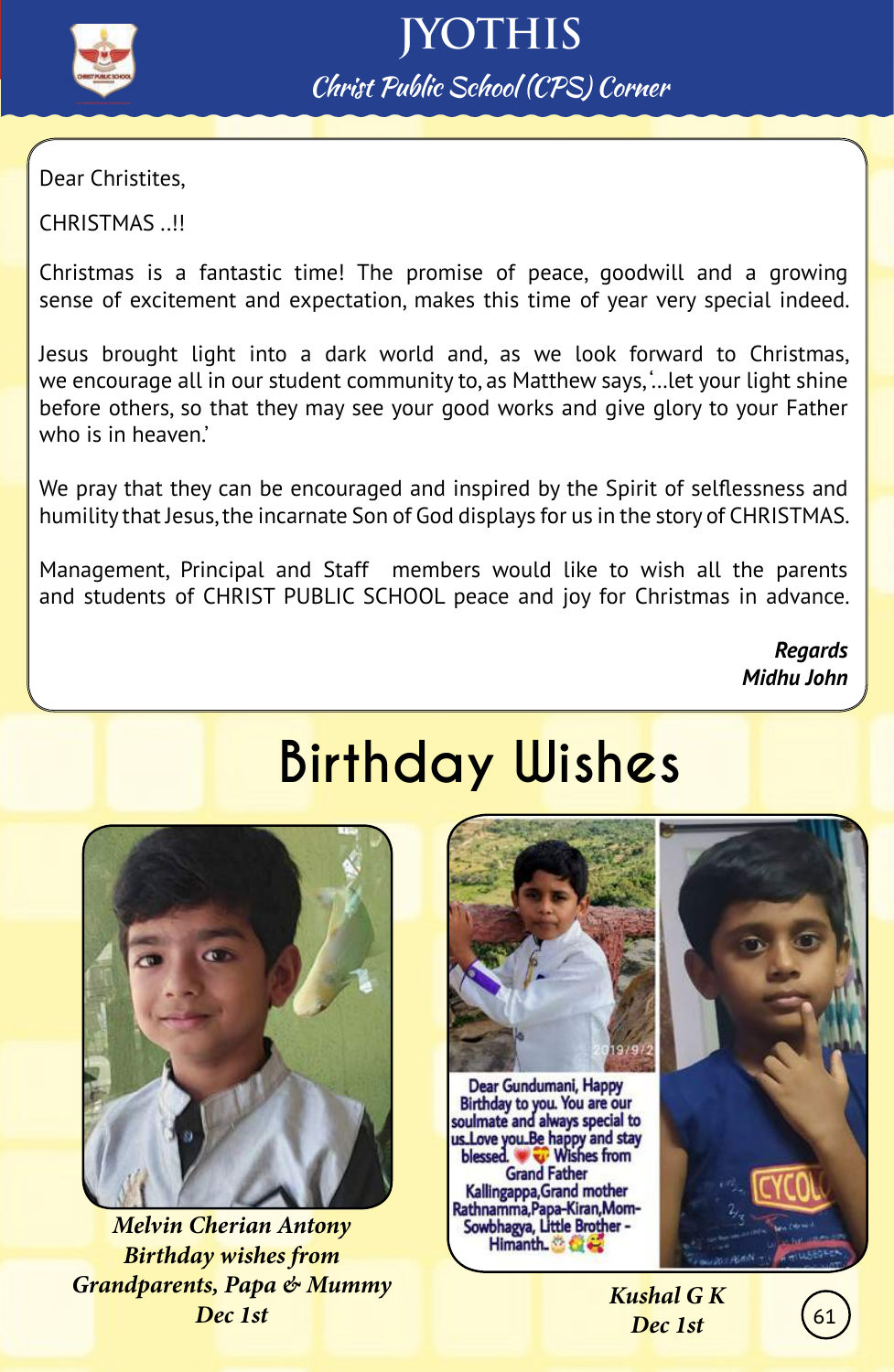

Ī

#### **JYOTHIS** Christ Public School (CPS) Corner

#### Fancy dress Competition (Primary)









Fancy dress Competition (Pre-Primary)



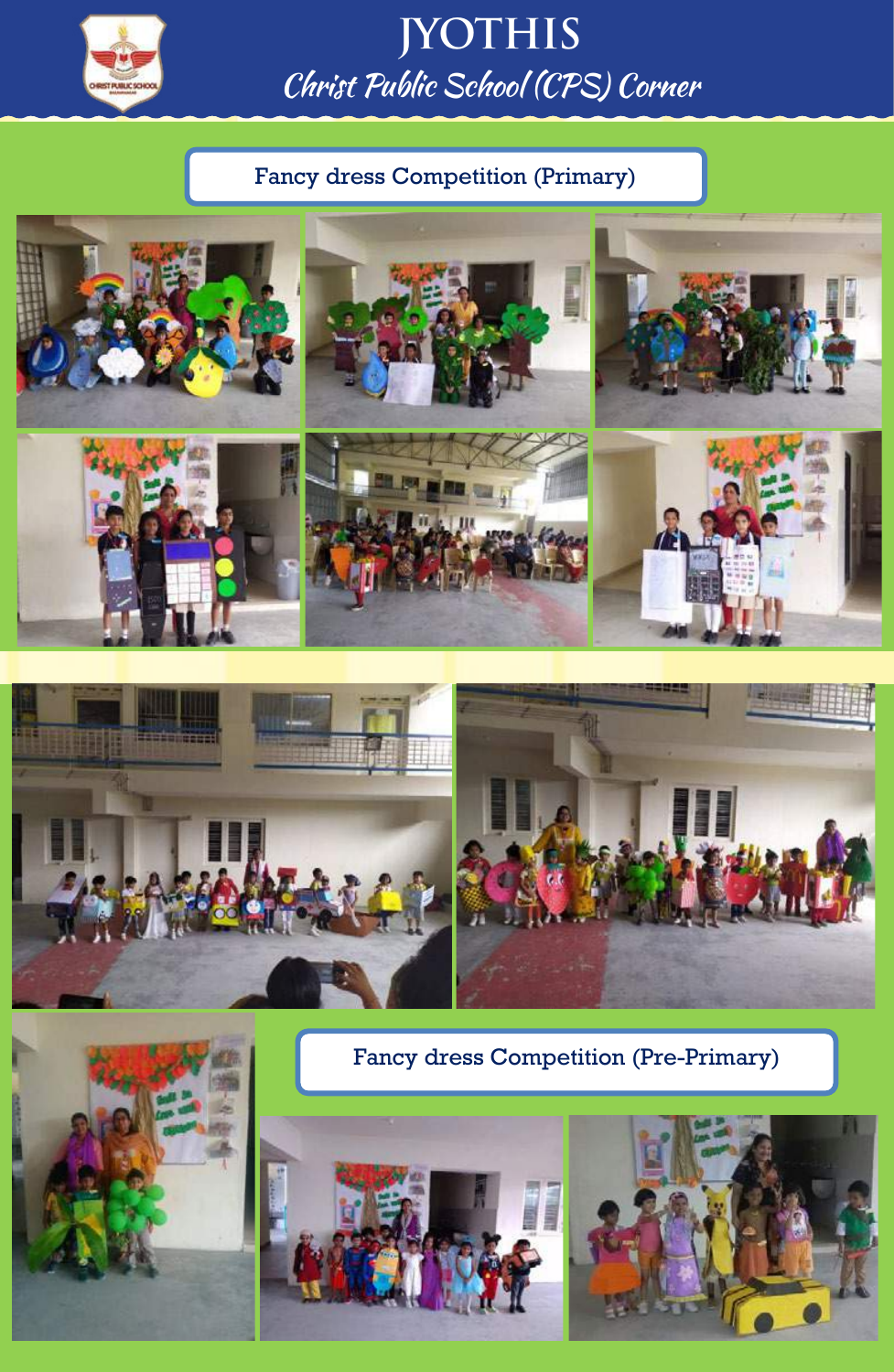

Children's Day Celebrations Nov 14th 2019

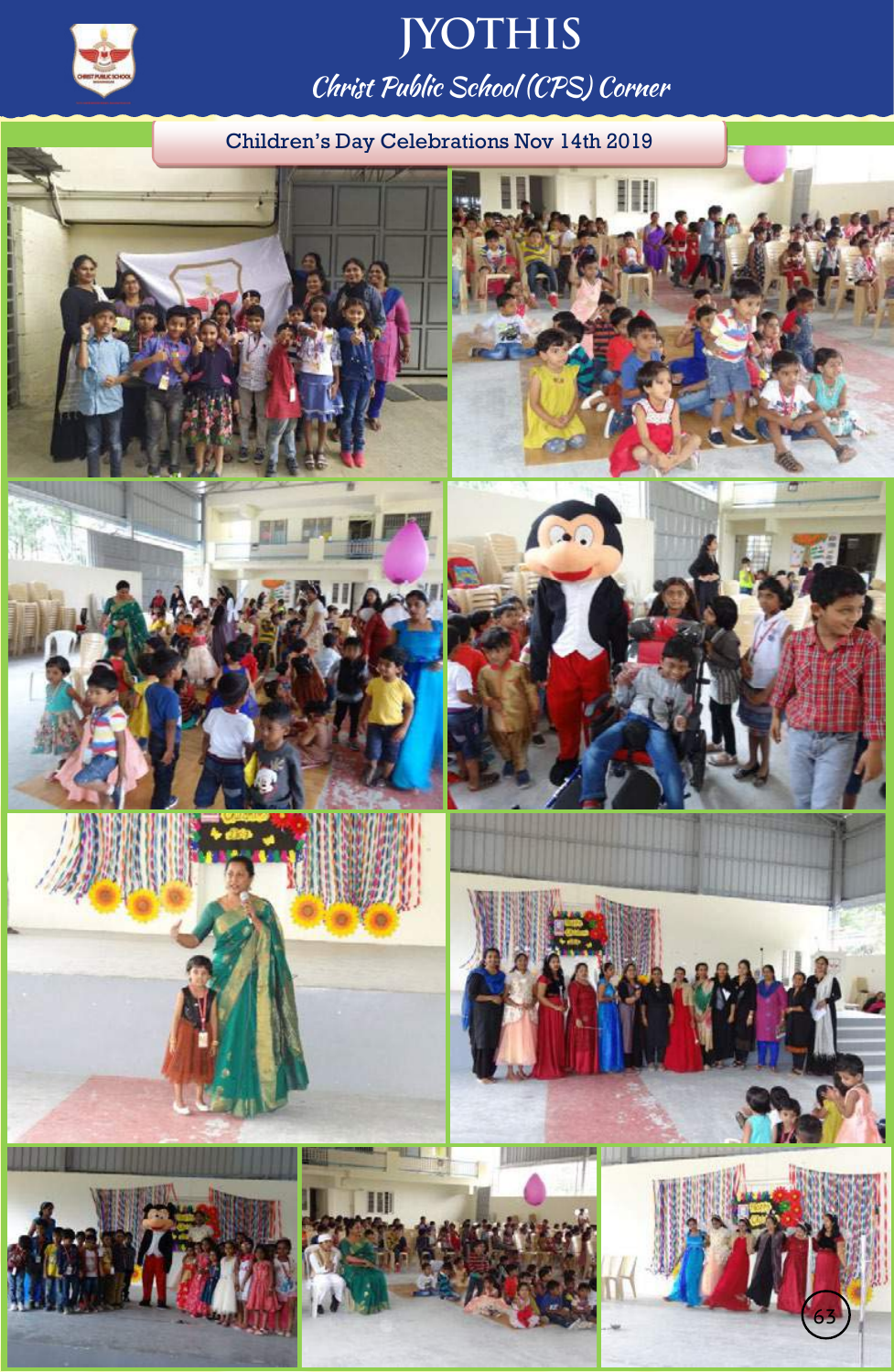

Children's Day Celebrations Nov 14th 2019